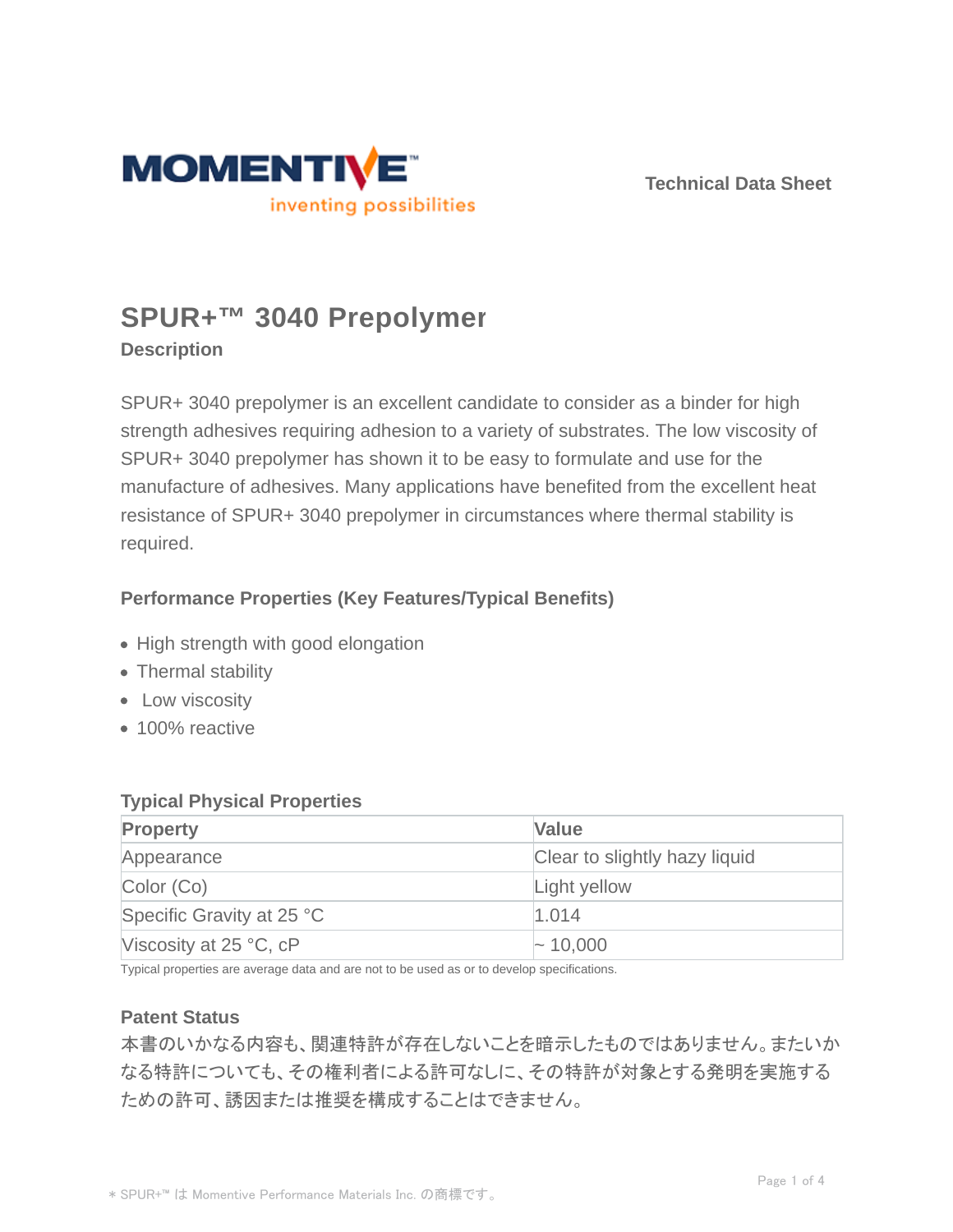#### **Product Safety, Handling and Storage**

Customers should review the latest Safety Data Sheet (SDS) and label for product safety information, safe handling instructions, personal protective equipment if necessary, emergency service contact information, and any special storage conditions required for safety. Momentive Performance Materials (MPM) maintains an aroundthe-clock emergency service for its products. SDS are available at www.momentive.com or, upon request, from any MPM representative. For product storage and handling procedures to maintain the product quality within our stated specifications, please review Certificates of Analysis, which are available in the Order Center. Use of other materials in conjunction with MPM products (for example, primers) may require additional precautions. Please review and follow the safety information provided by the manufacturer of such other materials.

#### **Limitations**

Customers must evaluate Momentive Performance Materials products and make their own determination as to fitness of use in their particular applications.

#### **Contact Information**

Email commercial.services@momentive.com

#### **Telephone**

| <b>Americas</b>      | <b>Latin America</b> | <b>EMEAI- Europe, Middle</b><br>East, Africa & India | <b>ASIA PACIFIC</b> |
|----------------------|----------------------|------------------------------------------------------|---------------------|
| +1 800 295 2392      | <b>Brazil</b>        | <b>Europe</b>                                        | <b>China</b>        |
| Toll free*           | +55 11 4534 9650     | +390510924300                                        | 800 820 0202        |
| +704 805 6946        | <b>Direct Number</b> | Direct number                                        | Toll free           |
| <b>Direct Number</b> |                      |                                                      | +86 21 3860 4892    |
|                      |                      |                                                      | Direct number       |
| *All American        | <b>Mexico</b>        | India, Middle East &                                 | Japan               |
| countries            | +52 55 2169 7670     | <b>Africa</b>                                        | +81 3 5544 3111     |
|                      | <b>Direct Number</b> | + 91 44 71212207                                     | Direct number       |
|                      |                      | Direct number*                                       |                     |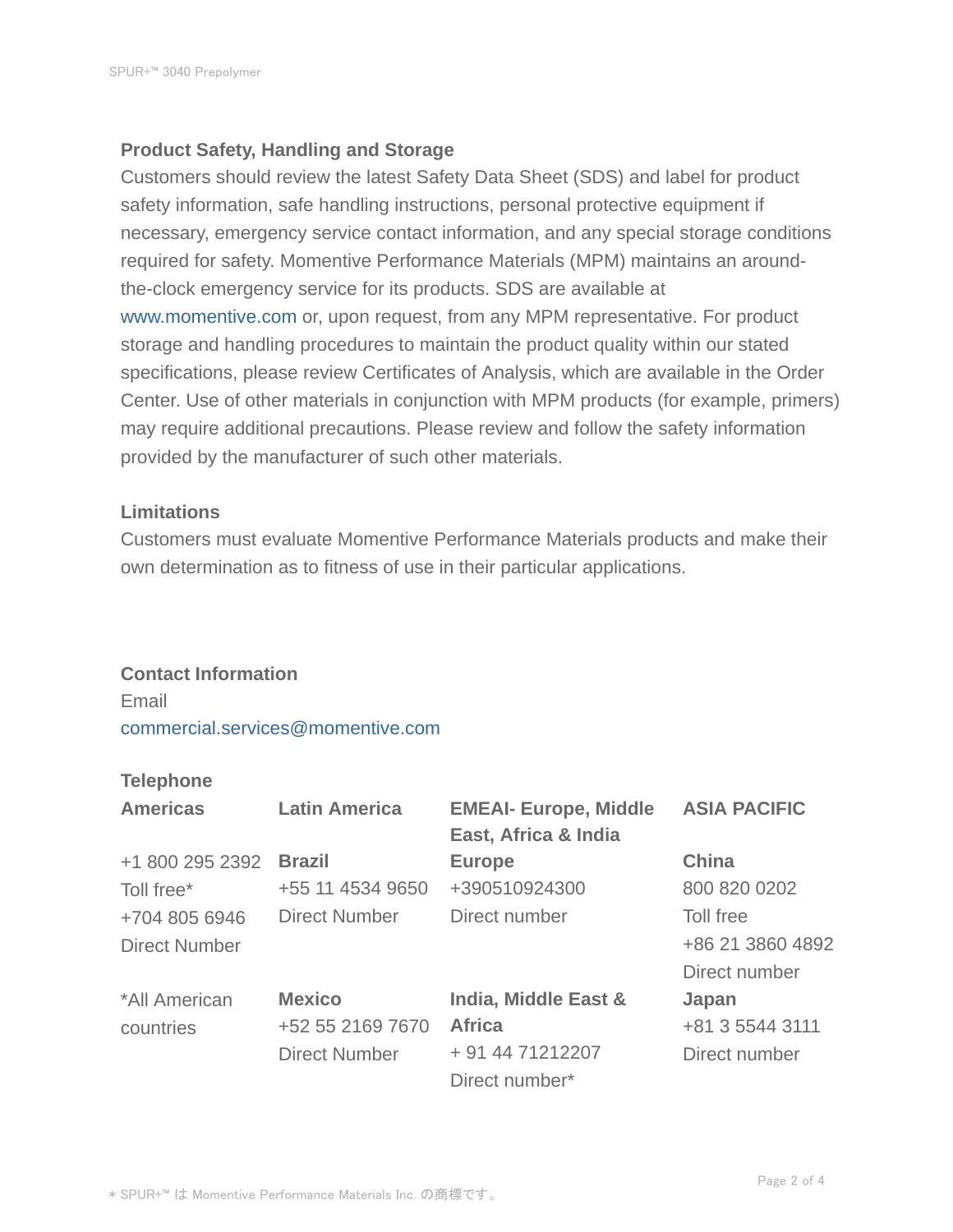**\*All Middle Eastern countries, Africa, India, Korea** +82 2 6201 4600

For literature and technical assistance, visit our website at: www.momentive.com

#### **DISCLAIMER:**

**THE MATERIALS, PRODUCTS AND SERVICES OF MOMENTIVE PERFORMANCE MATERIALS INC. AND ITS SUBSIDIARIES AND AFFILIATES (COLLECTIVELY "SUPPLIER"), ARE SOLD SUBJECT TO SUPPLIER'S STANDARD CONDITIONS OF SALE, WHICH ARE INCLUDED IN THE APPLICABLE DISTRIBUTOR OR OTHER SALES AGREEMENT, PRINTED ON THE BACK OF ORDER ACKNOWLEDGMENTS AND INVOICES, AND AVAILABLE UPON REQUEST. ALTHOUGH ANY INFORMATION, RECOMMENDATIONS, OR ADVICE CONTAINED HEREIN IS GIVEN IN GOOD FAITH, SUPPLIER MAKES NO WARRANTY OR GUARANTEE, EXPRESS OR IMPLIED, (i) THAT THE RESULTS DESCRIBED HEREIN WILL BE OBTAINED UNDER END-USE CONDITIONS, OR (ii) AS TO THE EFFECTIVENESS OR SAFETY OF ANY DESIGN INCORPORATING ITS PRODUCTS, MATERIALS, SERVICES, RECOMMENDATIONS OR ADVICE. EXCEPT AS PROVIDED IN SUPPLIER'S STANDARD CONDITIONS OF SALE, SUPPLIER AND ITS REPRESENTATIVES SHALL IN NO EVENT BE RESPONSIBLE FOR ANY LOSS RESULTING FROM ANY USE OF ITS MATERIALS, PRODUCTS OR SERVICES DESCRIBED HEREIN.** Each user bears full responsibility for making its own determination as to the suitability of Supplier's materials, services, recommendations, or advice for its own particular use. Each user must identify and perform all tests and analyses necessary to assure that its finished parts incorporating Supplier's products, materials, or services will be safe and suitable for use under end-use conditions. Nothing in this or any other document, nor any oral recommendation or advice, shall be deemed to alter, vary, supersede, or waive any provision of Supplier's standard Conditions of Sale or this Disclaimer, unless any such modification is specifically agreed to in a writing signed by Supplier. No statement contained herein concerning a possible or suggested use of any material, product, service or design is intended, or should be construed, to grant any license under any patent or other intellectual property right of Supplier covering such use or design, or as a recommendation for the use of such material, product, service or design in the infringement of any patent or other intellectual property right.